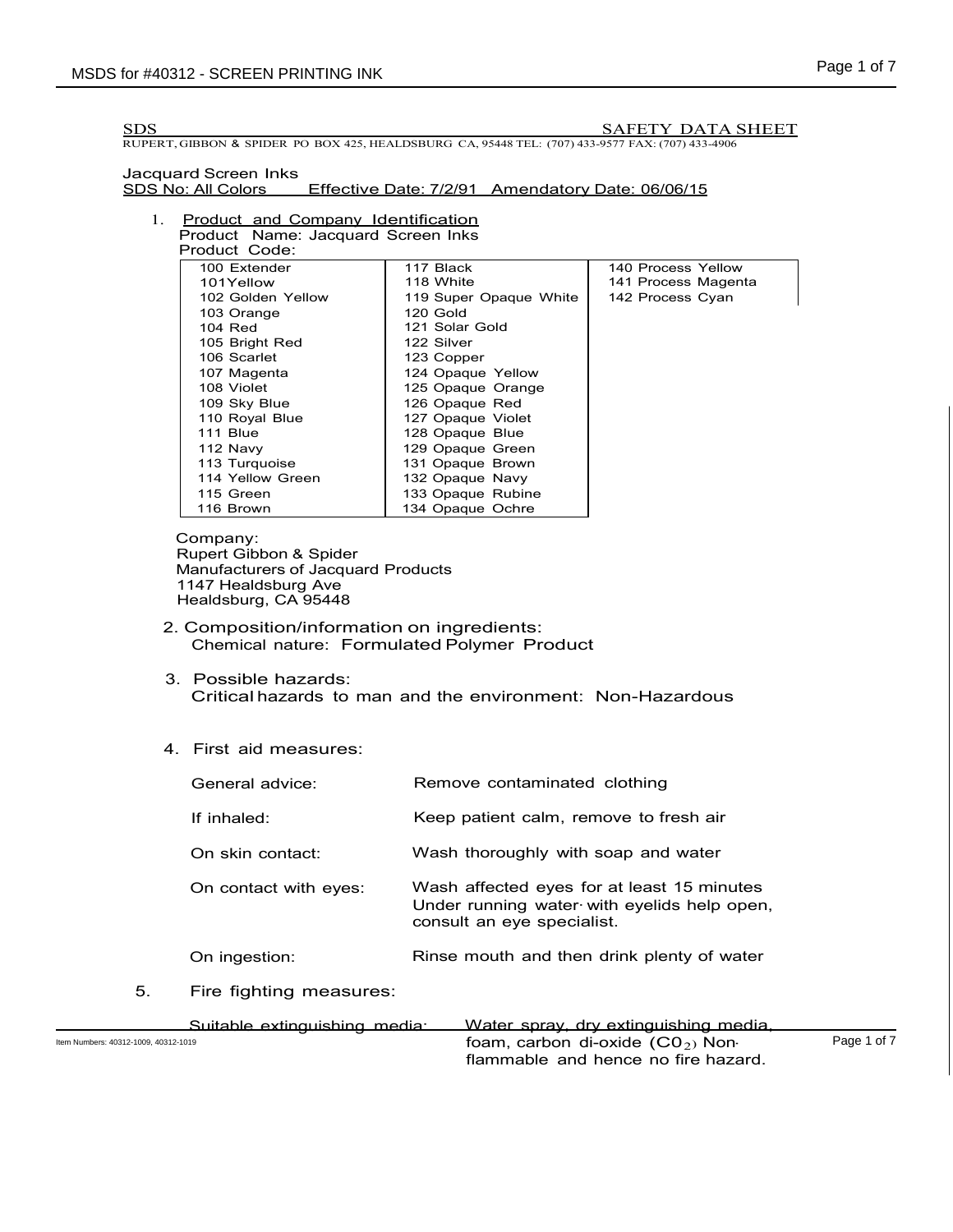#### MSDS MATERJIAL SAFETY DATA SHEET RUPERT, GIBBON & SPIDERPO BOX 425,HEALDSBURG CA, 95448 TEL:(707) 433-9577 FAX:(707) 433-4906

| 6.                                              | Accidental release measures:<br>Personal precautions: |        | No special measures necessary                                               |  |
|-------------------------------------------------|-------------------------------------------------------|--------|-----------------------------------------------------------------------------|--|
|                                                 | environmental precautions:                            |        | Do not let product enter drains                                             |  |
|                                                 | Methods for clearing up:                              |        | Contain with absorbent material and<br>dispose. Clean with water.           |  |
| 7.                                              | Handling and storage:                                 |        |                                                                             |  |
|                                                 | Handling:                                             |        | Ensure thorough ventilation of stores<br>and work areas                     |  |
|                                                 | Protection against fire:<br>& Explosion               |        | No special measures necessary.                                              |  |
|                                                 | Storage:                                              | place. | Keep tightly closed in a dry and cool                                       |  |
| Exposure controls and personal protection<br>8. |                                                       |        |                                                                             |  |
|                                                 | Personal protective equipment                         |        |                                                                             |  |
|                                                 | Respiratory protection:                               |        | Avoid breathing Vapour                                                      |  |
|                                                 | H nd protection:                                      |        | Protective gloves                                                           |  |
|                                                 | Eye protection:                                       |        | Goggles                                                                     |  |
|                                                 | General safety and hygiene measures:                  |        | The usual precautions for the<br>handling Of chemicals must be<br>observed. |  |
| 9.                                              | Physical and chemical properties:                     |        |                                                                             |  |

Odor Flash point Ignition temperature: Explosion hazard Vapour pressure Solubility in water Acrylic Odor N/A N/A No explosion hazard N/A Dispersible in water

Item Numbers: 40312-1009, 40312-1019 **Page 2 of 7**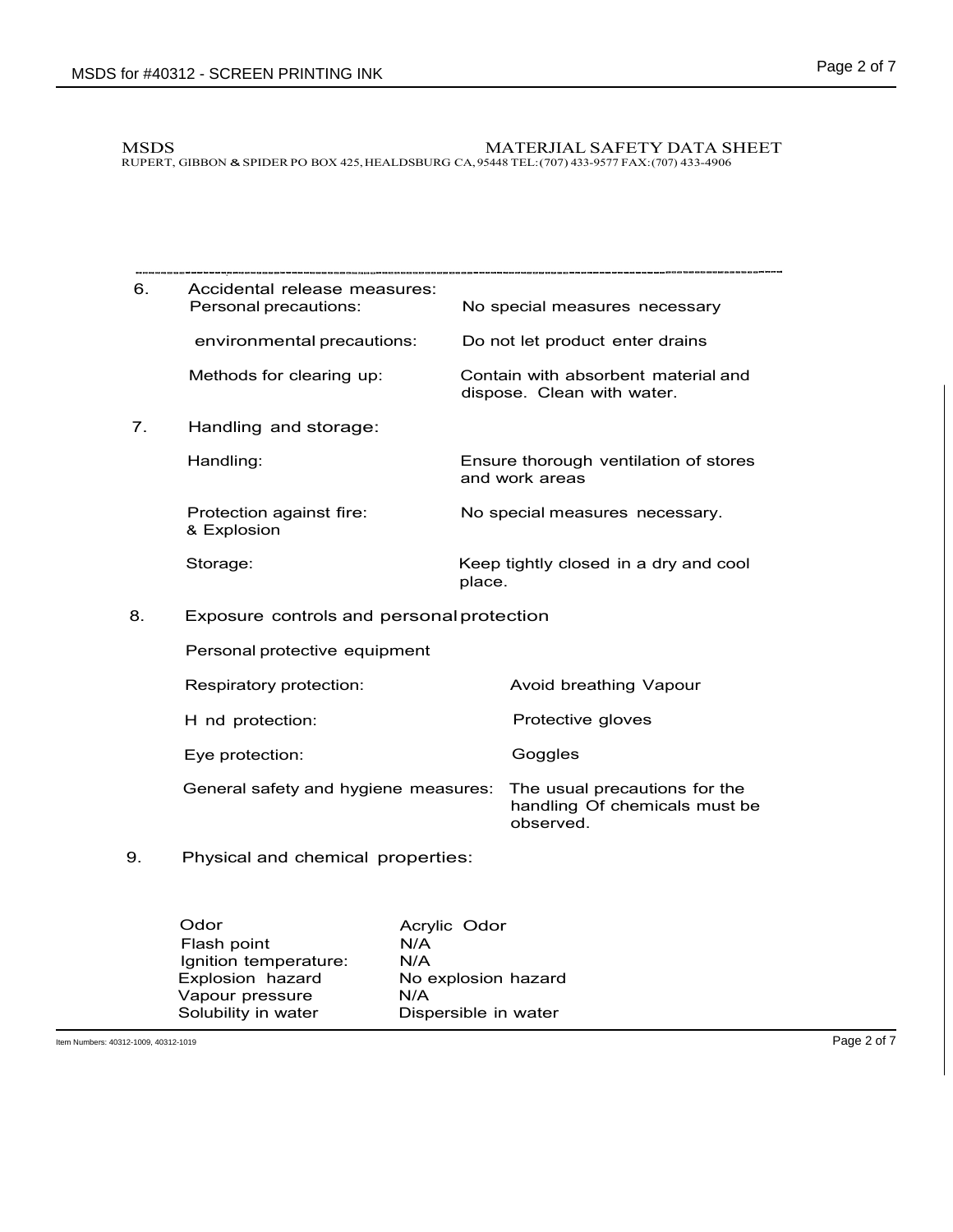10. Stability and reactivity

MSDS MATERIAL SAFETY DATA SHEET RUPERT,GIBBON & SPIDER PO BOX 425, HEALDSBURG CA, 95448 TEL: (707) 433-9577 FAX: (707) 433-4906

- Conditions to avoid: Stable Storage time: indefinitely Hazardous reactions: None, provided product is correctly processed 11. Toxicological information: NON-TOXICAL 12. Disposal consideration
	- Product: Must be dumped or incinerated in accordance with local regulations Contaminated packaging: Uncontaminated packs can be re-used. Packs that cannot be cleaned should be disposed of in the same manner as the contents.
- 13. Ecological information

General Notes:

Do not allow material to be released to the environment without proper Governmental permits.

14.Transport Information: Not a hazardous material for transportation.

| Item Numbers: 40312-1009, 40312-1019 |                                                               |                                                                                                      | Page 3 of 7 |
|--------------------------------------|---------------------------------------------------------------|------------------------------------------------------------------------------------------------------|-------------|
|                                      |                                                               | Transport/Additional information: Not dangerous according to the above<br><del>specifications.</del> |             |
|                                      |                                                               |                                                                                                      |             |
|                                      | <b>ICAO/IATA Class</b>                                        | Not regulated.                                                                                       |             |
|                                      | Air transport ICAO-TI and IATA-DGR:                           |                                                                                                      |             |
|                                      | Maritime transport IMDG<br><b>IMDG Class</b>                  | Not regulated.                                                                                       |             |
|                                      |                                                               |                                                                                                      |             |
|                                      | Land transport ADR/RID (Cross-border)<br><b>ADR/RID Class</b> | Not regulated.                                                                                       |             |
|                                      | DOT regulations<br><b>Hazard class</b>                        | Not regulated.                                                                                       |             |
|                                      |                                                               |                                                                                                      |             |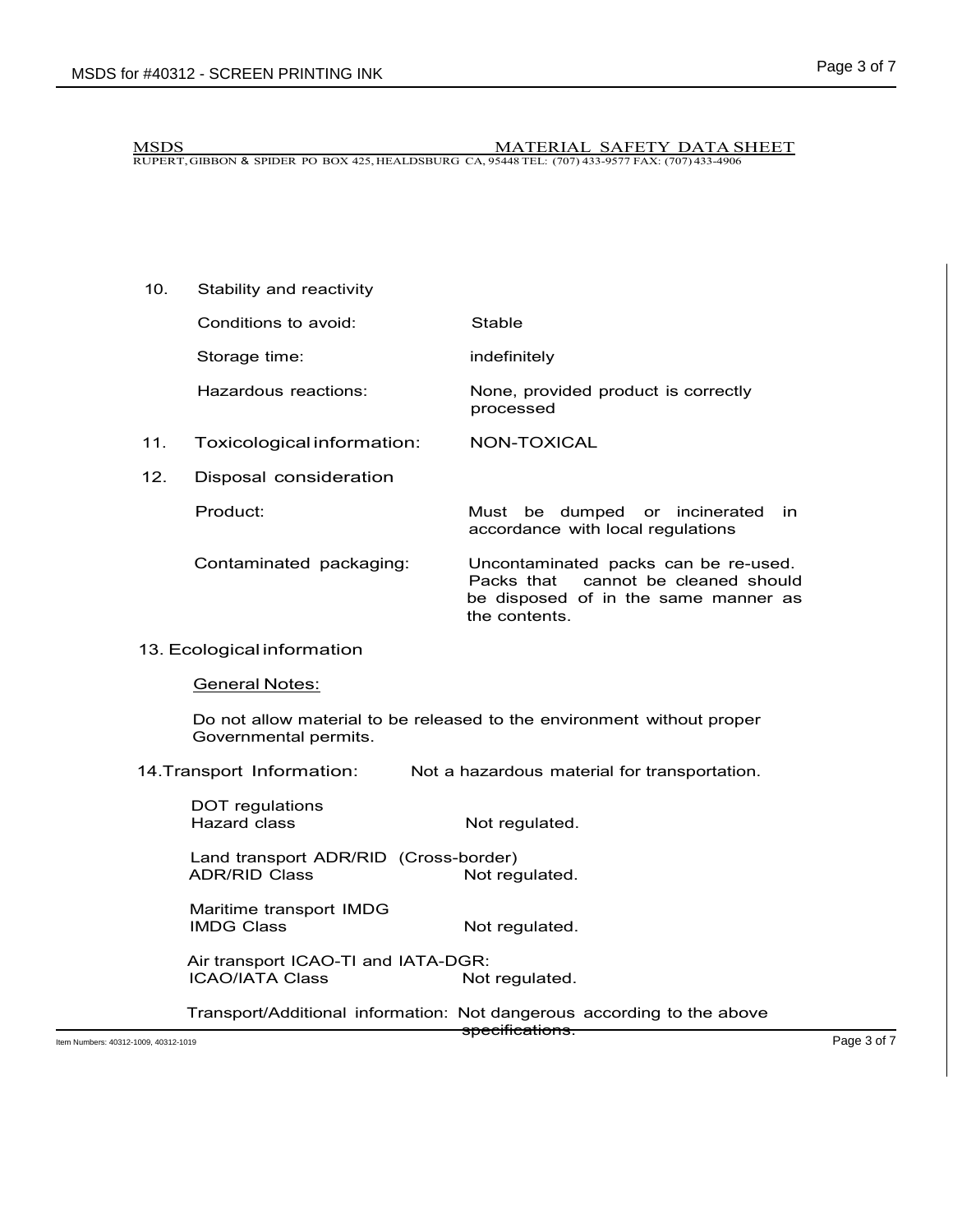MSDS **MATERIAL SAFETY DATA SHEET** 

RUPERT, GIBBON & SPIDER PO BOX 425, HEALDSBURG CA, 95448 TEL: (707) 433-9577 FAX: (707) 433-4906

#### 15. Regulations

Product related hazard information: \*Hazard symbols: Non-hazardous

\*Safety phrases:

26 In case of contact with eyes, rinse immediately with plenty of water & seek medical advice.<br>36 Wear su

Wear suitable protective clothing.

\*National regulations: All components of this product are

|                                       | listed in the U.S. Environmental<br><b>Protection Agency Toxic</b><br>Substances Control Act Chemical<br>Substance Inventory. |  |  |
|---------------------------------------|-------------------------------------------------------------------------------------------------------------------------------|--|--|
| *Information about limitation of use: | For use only by technically<br>qualified individuals.                                                                         |  |  |

# 16. Other Information

Employers should use this information only as a supplement to other information gathered by them, and should make independent judgment of suitability of the information to ensure proper use and protect the health and safety of employees. This information is furnished without warranty, and any use of the product conformance with this Safety Data Sheet, or in combination with any product or process, is the responsibility of the user.

Department issuing SDS: Contact: Safety and Environmental Department. R. Monte Weatherby

PS: The information-contained hereinabove is based on the present state of our knowledge and does not therefore guarantee certain properties. Recipients of our product must take responsibility for observing existing laws and regulation.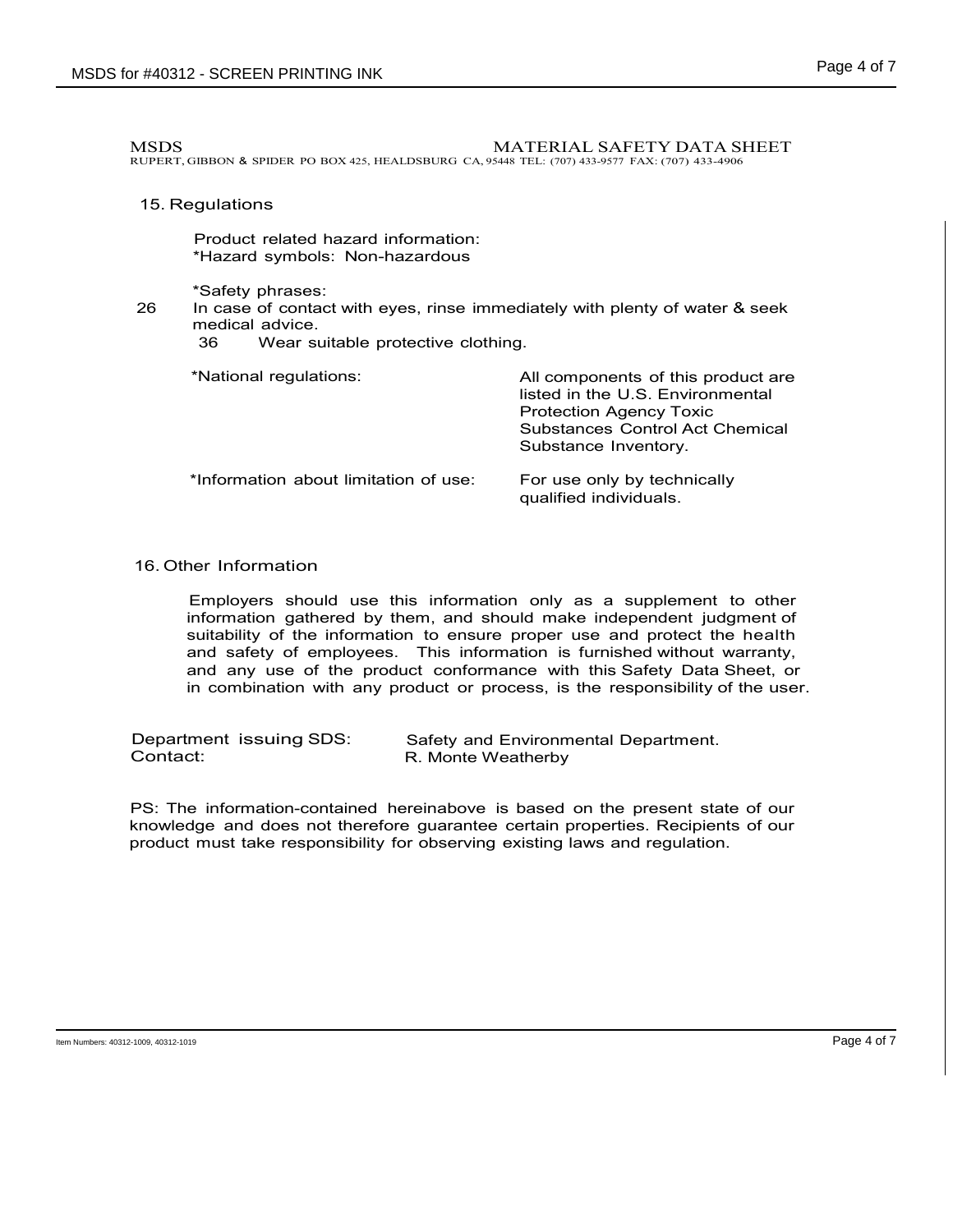## **Rupert, Gibbon and Spider, Inc. 1147 Healdsburg Avenue Healdsburg CA 95448 800-442-0455**

# **SAFETY DATA SHEET**

# **SECTION 1 CHEMICAL PRODUCT AND COMPANY IDENTIFICATION**

Rupert, Gibbon and Spider, INC: Photo Emulsion Emergency Phone Number: Poison Control (800) 222-1222 Signal Word N/A

# **SECTION 2 — HAZARDS IDENTIFICATION**

This chemical is considered nonhazardous according to GHS classifications for the Hazard Communication Standard. Treat all laboratory chemicals with caution. Although this material is considered to be nonhazardous, unpredictable reactions among chemicals are always possible. Prudent laboratory practices should be observed.

## **SECTION 3 — COMPOSITION INFORMATION ON INGREDIENTS**

|                             | CAS Number Formula |                             |  | Formula Weight Concentration |  |
|-----------------------------|--------------------|-----------------------------|--|------------------------------|--|
| Polyvinyl Acetate 9003-20-7 |                    |                             |  | 25-55%                       |  |
| Polyvinyl Alcohol 9002-89-5 |                    | $[CH2CH(OH)]n$ Varies 18.00 |  | 12-35%                       |  |
| Bozoate Ester               | propriety          |                             |  | 5-18%                        |  |
| WATER                       | 7732-18-5          | H2O                         |  |                              |  |

Solution Polyvinyl alcohol Water Synonyms: Quieting solution; PVA solution WATER & BENZOATE ESTER

## **SECTION 4 — FIRST AID MEASURES**

This chemical is considered nonhazardous according to GHS classifications for the Hazard Communication Standard. Treat all laboratory chemicals with caution. Although this material is considered to be nonhazardous, unpredictable reactions among chemicals are always possible. Prudent laboratory practices should be observed.

# **SECTION 5 — FIRE FIGHTING MEASURES**

Nonflammable, noncombustible solution. NFPA CODE

None established

In case of fire: Use a tri-class dry chemical fire extinguisher.

Item Numbers: 40312-1009, 40312-1019 Page 5 of 7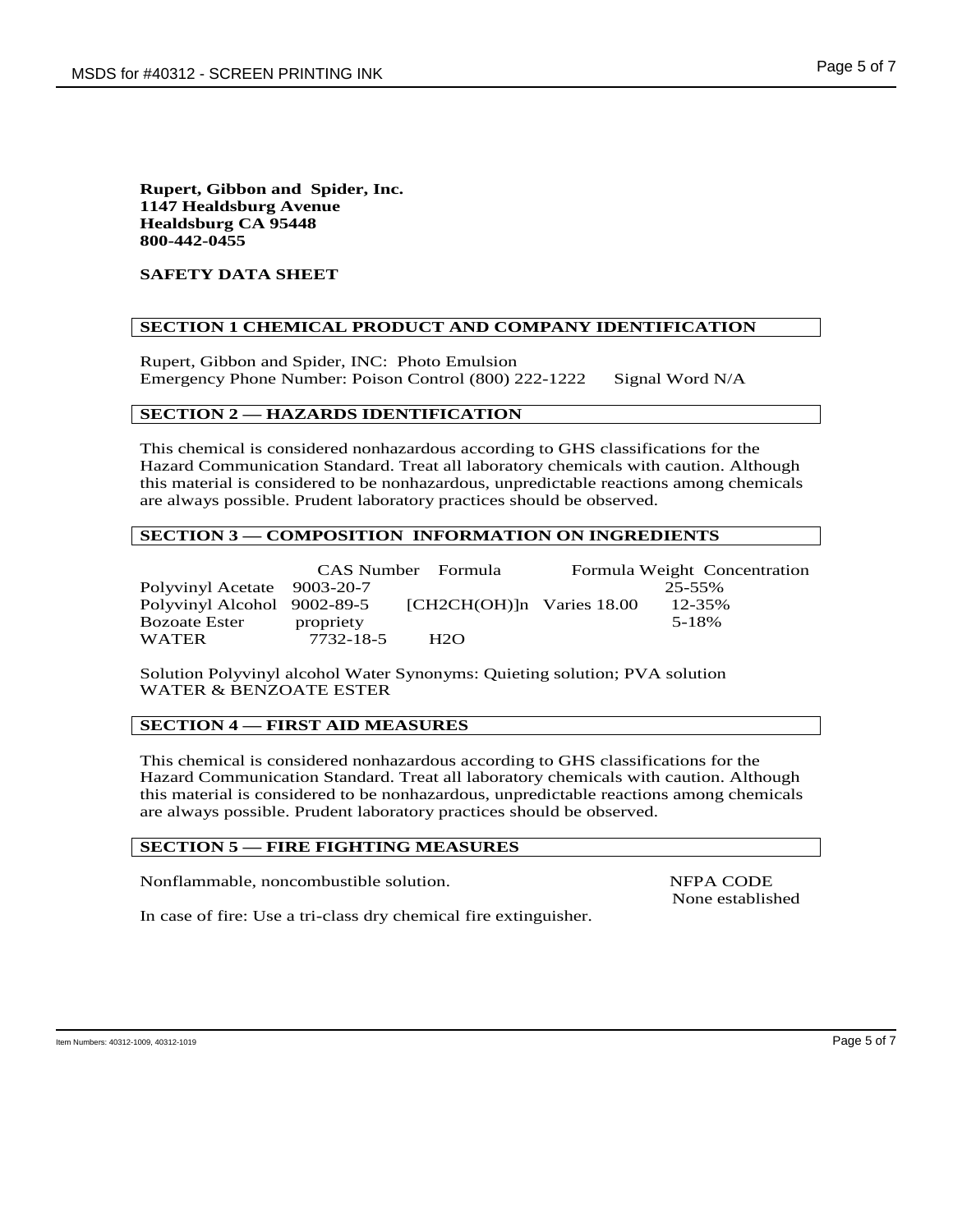#### **SECTION 6 — ACCIDENTAL RELEASE MEASURES**

Contain spill with sand or absorbent material; deposit in sealed bag or container. See Sections 8 and 13 for further information.

Revision Date: JUNE 16, 2015 Emergency Phone Number: Poison Control (800-222-1222)

#### **SECTION 7 — HANDLING AND STORAGE**

Flinn Suggested Chemical Storage Pattern: Organic #2. Store with alcohols, glycols, amines and amides. Keep tightly closed. This substance will act as a growth media and should be kept cool. If you can, keep it in a plastic bag in the laboratory refrigerator

#### **SECTION 8 — EXPOSURE CONTROLS PERSONAL PROTECTION**

Wear protective gloves, protective clothing, and eye protection. Wash hands thoroughly after handling.

#### **SECTION 9 — PHYSICAL AND CHEMICAL PROPERTIES**

RED, viscous liquid. Odorless.

#### **SECTION 10 — STABILITY AND REACTIVITY**

Shelf life: Poor, unless kept cool and uncontaminated

# **SECTION 11 — TOXICOLOGICAL INFORMATION** Acute effects: N.A. ORL-RAT LD50: 23,854 mg/kg (as PVA)<br>Chronic effects: N.A. IHL-RAT LC50: N.A.

IHL-RAT LC50: N.A. Target organs: N.A. SKN-RBT LD50: N.A

N.A. = Not available, not all health aspects of this substance have been fully investigated.

#### **SECTION 12 — ECOLOGICAL INFORMATION**

Data not yet available

**SECTION 13 — DISPOSAL CONSIDERATIONS**